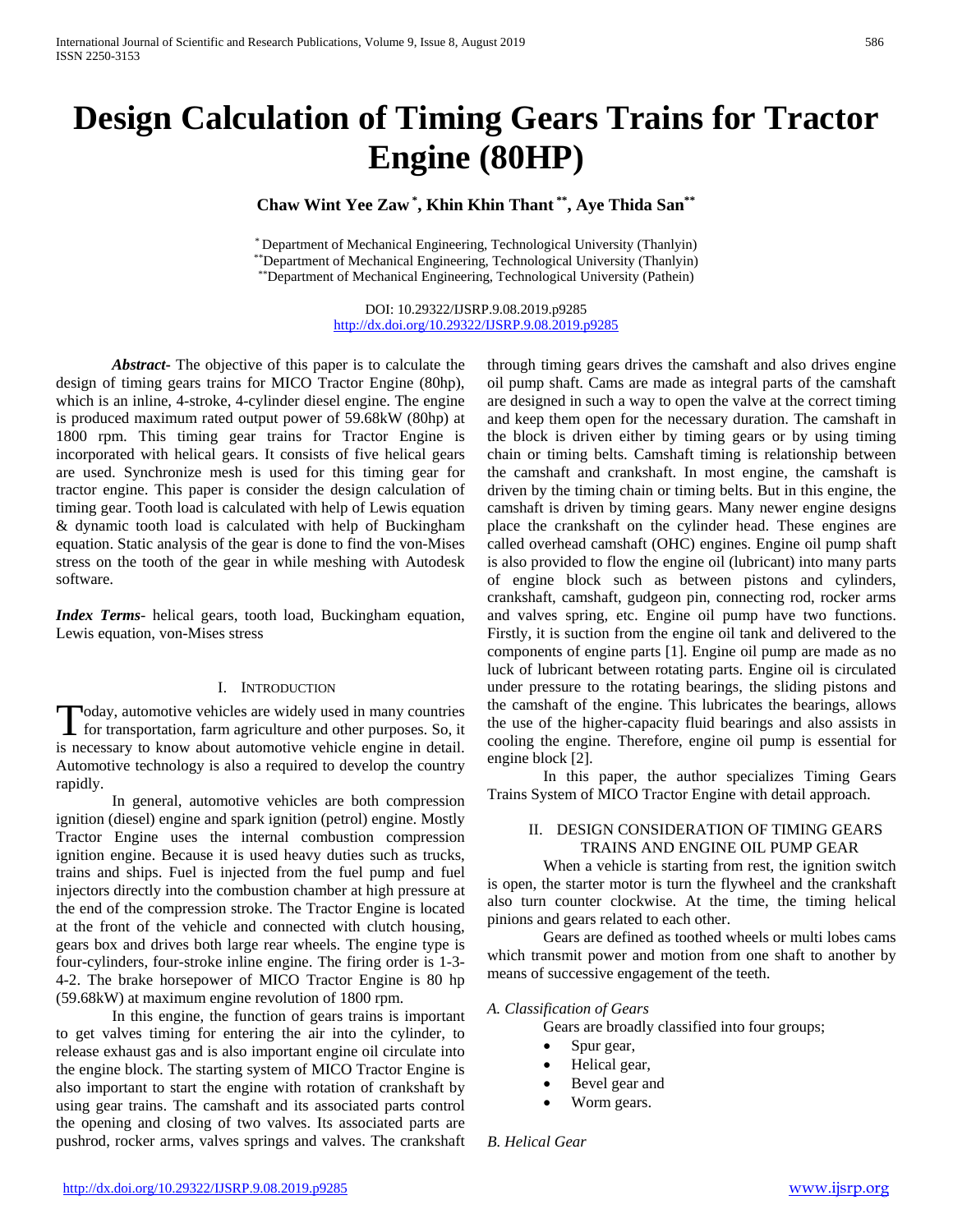Helical gear consists of infinite number of narrow spur gear, thus forming a cylindrical helix. There is a basic difference between spur and helical gears. While the teeth of spur gears are cut parallel to the axis of the shaft, the teeth of helical gears are cut in the form of helix on the pitch cylinder [3].

In spur gears, the contact between meshing teeth occurs along the entire face width of the tooth, resulting in a sudden application of the load which, in turn, results in impact conditions and generates noise in high speed applications.

In helical gears, the contact between meshing teeth beings with a point on the leading edge of the tooth and gradually extends along the diagonal line across the tooth. There is a gradual pick-up of load by the tooth, resulting in smooth engagement and quite operation even at high speeds.

There are two basic type types of helical gears parallel and crossed. Parallel helical gears on two parallel shafts. A right hand helical will always mesh with a left hand helical. Crossed helical gears are mounted on shafts with crossed axes. Their teeth may have the same or opposite hand of the helix. The discussion in this chapter is limited to design of parallel helical gears.



Figure 1: Parallel Helical Gear



Figure 2: Crossed Helical Gear

# *C. Gear Design*

Gear tooth design involves primarily the determination of the proper pitch and face width for adequate strength, durability and economy of manufacture.

In a gear design it is necessary to calculate strength check and dynamic check. Strength point of view find the smallest possible module and corresponding face width [4].

Dynamic point of view find the endurance force  $F_0$ , wear force  $F_w$  and dynamic force  $F_d$ . Required condition  $F_0$ ,  $F_w \geq F_d$ .

Economy of manufacture divided into three portions,  $1<sup>st</sup>$ class commercial cut, carefully cut and precision cut.

# *D. Velocity Ratio (Transmission Ratio), V.R*

Angular velocity ratio is the ratio of angular velocity of the pinion to the angular velocity of its mating gear. It is inversely proportional to the number of teeth on the two gears, and for spur gears it is also inversely proportional to the pitch diameters.

$$
V.R = \frac{D_g}{D_p} = \frac{N_g}{N_p} = \frac{rpm_p}{rpm_g}
$$
 (1)

| Where, $D_p$ |               |     | pitch diameter of pinion, mm or m   |
|--------------|---------------|-----|-------------------------------------|
|              | $D_{\rm g}$   | $=$ | pitch diameter of gear, mm or m     |
|              | $N_p$         | $=$ | number of teeth on pinion           |
|              | $N_g$         | $=$ | number of teeth on gear             |
|              | $rpm_{p}$ =   |     | rotational speed of pinion, rev/min |
|              | $rpm_{\rm g}$ | $=$ | rotational speed of gear, rev/min   |

# *E. Base Design*

The amount of force that can be transmitted to a gear tooth is a function of the  $S_0$ y product (load carrying capacity) as shown by the Lewis equation. For two mating gears, the weaker will have the smaller  $S_0$  y value [5].

When two mating gears are to be made of the same material, the smaller gear (pinion) will be the weaker and control the design.

# *F. Force On Gear Teeth*

Power is received from engine by the clutch shaft rotating at engine speed. Thus there is a torque in the shaft that can be computer from the following equation [6]. The pitch line velocity is derived from the basic relationship for

|   |     | $\pi \times D \times r$ pm       |  |
|---|-----|----------------------------------|--|
| D | $=$ | 60<br>pinion diameter, (mm or m) |  |

rpm = rotational speed for weaker gear

(pinion), (rpm)

The torsional moment acting on the shaft can be determined from this equation.

$$
\mathbf{M}_{\rm t} = \frac{9550 \times \text{kW}}{\text{rpm}} \tag{3}
$$

| Where, $M_t$         |     | $=$ | Torsional moment, (Nm)           |
|----------------------|-----|-----|----------------------------------|
|                      | kW  | $=$ | Power being transmitted, (kW),   |
|                      | rpm | $=$ | rotational speed for weaker gear |
| $(pinion)$ , $(rpm)$ |     |     |                                  |

(pinion), (rpm)

# *G. Transmitted Force*

The transmitted force acts tangential to the pitch surface of the gear, actually transmits torque and power from the drive to the driver gear and acts in a direction perpendicular to the axis of the shaft carrying the gear. The transmitted force can be found by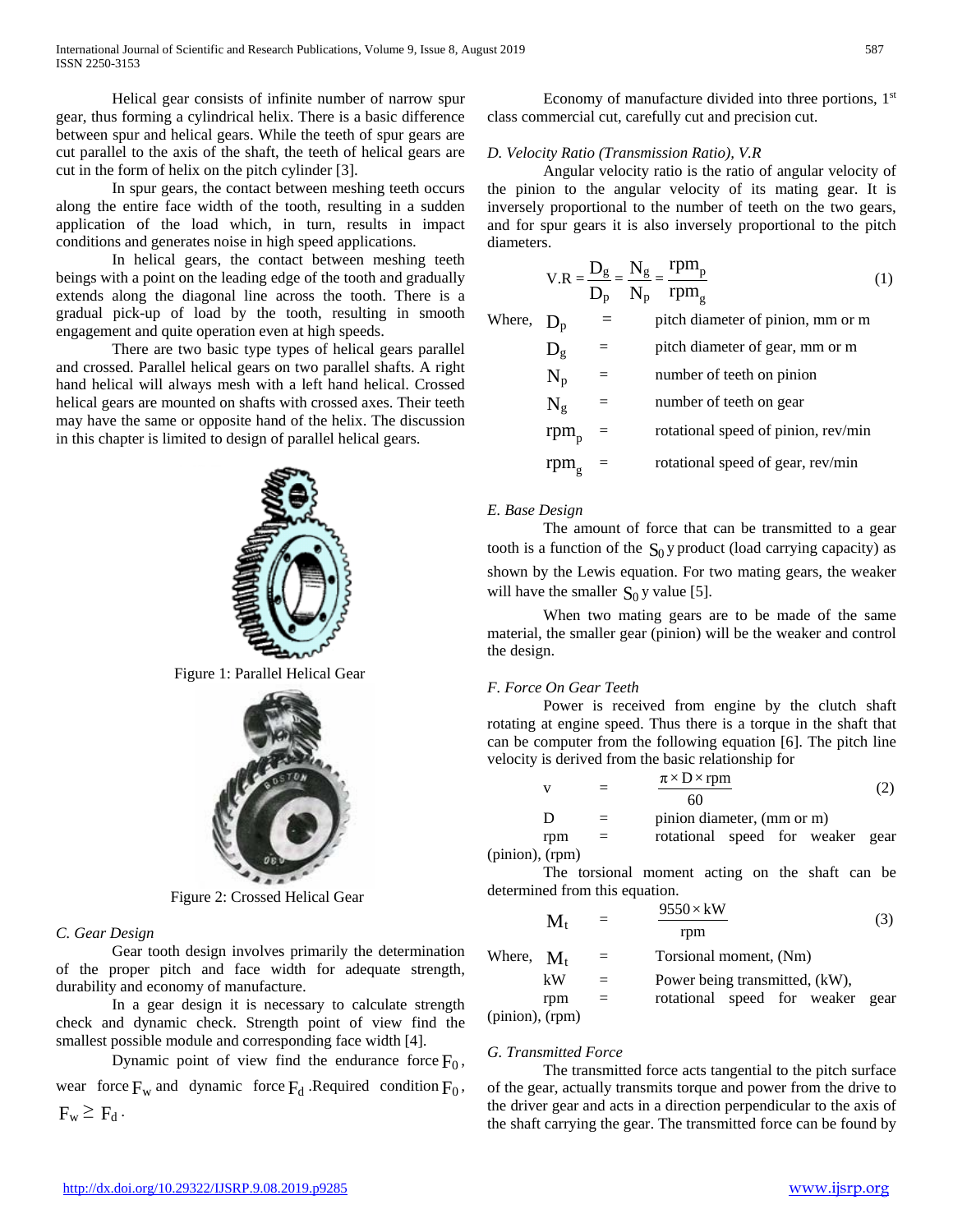International Journal of Scientific and Research Publications, Volume 9, Issue 8, August 2019 588 ISSN 2250-3153

dividing the power transmitted by the pitch line speed. If the torque ( $M_t$ ) is Newton-meter and D is in meter [7].

$$
F_t = \frac{M_t}{D/2} \tag{4}
$$

Where,  $F_t$  = transmitted force

The normal force,  $F_n$ , and radius force,  $F_r$ , can be computer from the known  $F_t$  by using the right triangle relations evident

$$
F_t = F_t \times \tan(\varphi) \tag{5}
$$

$$
F_n = \frac{F_t}{\cos(\psi) \times \cos(\phi_n)}
$$
(6)

Where,  $\varphi$  = pressure angle of the tool form

#### *H. Formative or Virtual Number of Teeth*

The shape of the tooth would be that one generated on the surface of the pitch cylinder of the radius and the number of teeth on this surface is defined as the virtual number of teeth.

$$
N_f = \frac{N}{\cos^2(\psi)} \tag{7}
$$

Where, 
$$
N_f
$$
 = virtual number of teeth, (teeth)

\n $\Psi$  = helix angle, (degree)\n $D$  = m×N (8)\nWhere,  $N$  = number of teeth

\n $D$  = diameter of pinion m = number module

#### *I. Strength in Gear Teeth*

The stress analysis of gear teeth is facilitated by considering the orthogonal force components,  $F_t$  and  $F_r$ . The tangential force,  $F_t$ , produces a bending moment on the gear tooth. The resulting bending stress is maximum at the base of the tooth in the tooth in the fillet that joins the involute profile to the tooth space. Wilferd Lewis developed the equation for the stress at the base of the involute profile, which is called the Lewis equation. In the design of the gear for strength, the pitch diameter is either known or unknown. If the pitch diameter is known, the following form of the Lewis equation may be used [8].

$$
\left(\frac{1}{m^2 y}\right)_{\text{all}} = \frac{s \times k \times \pi^2}{F_t} \times \cos(\psi) \tag{9}
$$

Where, s  $=$  allowable stress (N/mm<sup>2</sup>)

 $m =$  module,  $(mm, m)$ 

y = form factor based on virtual or formative number of teeth

> $k = 6$  (max;), at helical gear  $F_t$  = transmitted force, (N)  $\Psi$  = helix angle, (degree)

Where y is called Lewis form factor, values of which are tabulated in Table A.1.

This form factor y is a function of the tooth shape, which depends primarily on the tooth system and the number of the teeth on the gear [9]. If the pitch diameter is unknown, the following form of the Lewis equation may be used.

$$
S_{ind} = \frac{2 \times M_t}{m^3 \times k \times \pi^2 \times y \times N_w \times cos(\psi)}
$$
(10)  
Where,  $S_{ind} =$  Index stress  
 $M_t =$  Torsional moment, (Nm)  
m = module, (mm or m)  
y = form factor based on virtual or  
formative number of teeth

$$
k = 6 \text{ (max;)}, \text{ at helical gear}
$$
\n
$$
N_w = \text{number of weaker gear}
$$

(teeth)

$$
\psi = \text{helix angle, (degree)}
$$

The allowable stress s may be taken as approximately equal to the endurance limit of the material in released loading, crossed for stress concentration effects and multiplied by a velocity factor.

$$
S_{all} = S_{all} \times V.F
$$
 (11)

$$
\mathbf{S}_{\text{all}} = \mathbf{S}_{\text{all}} \times \frac{5.6}{5.6 + \sqrt{v}}
$$
 (12)

Where,  $S_{all}$  = endurance stress (one third of the ultimate strength of material)

 $V.F =$  velocity factor

 $v =$  pitch line velocity, m/s

In the design check for strength, the pitch diameter is either known or unknown. Reduce k value,

$$
k_{\text{red}} = k_{\text{max}} \times \frac{S_{\text{ind}}}{S_{\text{all}}}
$$
 (13)

Where, 
$$
k_{\text{max}}
$$
; = 6 (for helical gear)

Then face width, b

$$
b_{\max} = k_{\max} \times \pi \times m \tag{14}
$$

$$
\mathbf{b}_{\min} = \mathbf{k}_{\text{red}} \times \pi \times \mathbf{m} \tag{15}
$$

Where,  $m =$  number of module  $F_0 = s_0 \times b \times y \times \pi \times m \times cos(\psi)$  (16)

Where,  $F_0$  = the endurance force

 $s_0$  = endurance stress (one third of the ultimate strength of material)

 $b =$  face width of gear (pinion),(mm or m) y = form factor based on virtual or formative number of teeth

> $m =$  module, (mm or m)  $\Psi$  = helix angle, (degree)

The allowable stress may be taken as approximately equal to the endurance limit of the material in released loading, corrected for stress concentration effects and multiplied by a velocity factor.

The limiting endurance strength load,  $F_0$ , must be equal to or greater than the dynamic load,  $F_d$ .

The limiting wear load,  $F_w$ , for helical gears be determined by the Buckingham equation for wear,

 $(pinion),$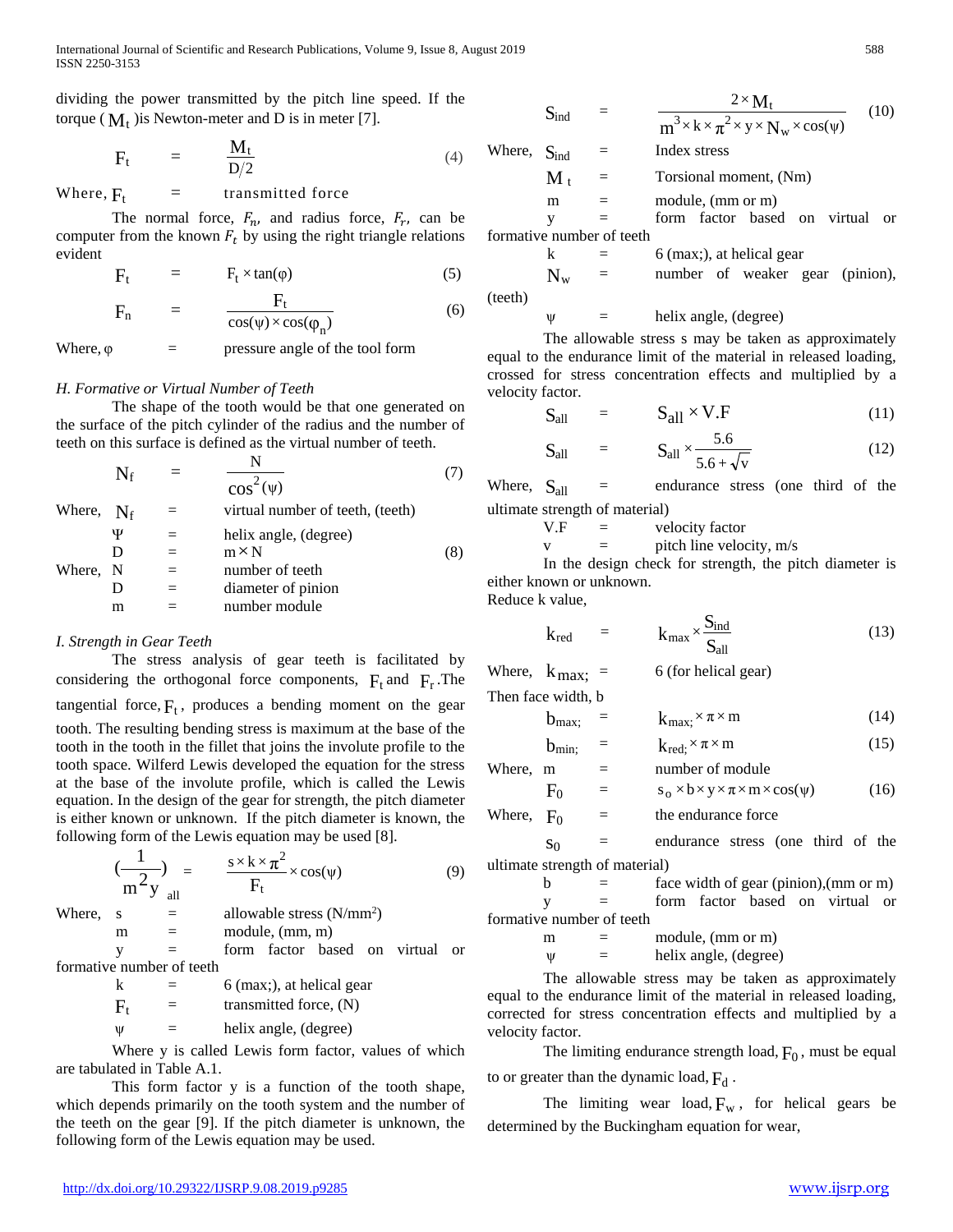$$
F_w = \frac{D_p \times b \times K \times Q}{\cos^2(\psi)} \tag{17}
$$

Where,  $D_n$  = pitch diameter of pinion, (mm or m)

 $Q =$  ratio factor  $b =$  face width of gear (pinion), (mm or m) K = stress fatigue factor,  $(N/m^2)$ 

$$
Q = \frac{2 \times D_g}{D_p + D_g}
$$
 (18)

Where,  $D_g$  = pitch diameter of gear, (mm or m)

$$
K = \frac{S_{es}^{2} \times \sin(\varphi_{n}) \times [\frac{1}{E_{p}} + \frac{1}{E_{g}}]}{1.4}
$$
 (19)

Where,  $S_{\text{ee}}$  = surface endurance limit of a gear pair,  $E_p$  = Modules of elasticity of the pinion material,

 $E_g$  = Modules of elasticity of the gear material,

 $\varphi_n$  = pressure angle measured in a plane normal to a tooth

The surface endurance limit may be estimated from

$$
S_{es} = [2.75(BHN_{avg}) - 70]
$$
 (20)

Where,  $BHN_{avg}$  = average brinell hardness number of the pinion and gear material

The wear load,  $F_w$  is an allowance load and must be greater than the dynamic load,  $F_w$ . The dynamic load,  $F_d$ , for helical gears is the sum of the transmitted load and an incremental load due to dynamic effects:

$$
F_{d} = F_{t} + \frac{21 \times v (bC \cos^{2}(\psi) + F_{t}) \times \cos(\psi)}{21 \times v + \sqrt{bC \cos^{2}(\psi) + F_{t}}}
$$
 (21)

Where,  $F_d$  = Dynamic load, (N)  $=$  Pitch line velocity,  $(m/sec)$ 

> $b =$  face width of gear (pinion), (mm or m)  $F_t$  = Transmitted force, (N)

$$
C = \text{Dynamic factor, (N/m)}\n\tan (\varphi_1) = \tan(\varphi) \cos(\psi)
$$
\n(22)

Where,  $\varphi_n$  = pressure angle measured in a plane normal to a tooth

$$
\varphi
$$
 = pressure angle of the tool form  
\n $\psi$  = helix angle, (degree)

$$
BHN_{avg} = \frac{BHN_{p} + BHN_{g}}{2}
$$
 (23)

Where,  $BHN_{avg} =$  average brinell hardness number of

the pinion and gear material  $BHN_p$  =brinell hardness number of the pinion material

$$
BHNg =
$$
 **brinell hardness number of the gear** material

# III. DESIGN CALCULATION AND RESULTS *A. Design Calculation of Gear Trains*





Where, Gear (1) is Crankshaft gear (pinion) Gear (2) is Timing gear (pinion) Gear (3) is Camshaft gear Gear (4) is Engine oil pump gear (pinion) Gear (5) is Pump shaft gear

| B. Design calculation of crankshaft pinion and timing gear |                                         |
|------------------------------------------------------------|-----------------------------------------|
| Type of gear                                               | $=$ Helical gear                        |
| Pressure angle, $\varphi$                                  | $=$ 20 $\degree$ full depth             |
| Helix angle, Ψ                                             | $= 23^{\circ}$                          |
| Number of crank pinion, $N_1$                              | $= 24$ teeth                            |
| Number of timing gear, $N_2$                               | $= 40$ teeth                            |
| Crank pinion speed, rpm <sub>1</sub>                       | $= 1800$ rpm                            |
| Ultimate tensile strength, $S_u$                           | $= 1120 MPa$                            |
| Endurance stress, $S_0$                                    | $=\frac{S_u}{3}$                        |
| Yield strength, $S_v$                                      | $= 373.3333 MPa$<br>$= 807 MPa$         |
| Power of Tractor engine                                    | $= 80$ hp (59.68kW)                     |
| Modules of elasticity, E<br>Brinell hardness number, BHN   | $= 207$ GPa<br>$= 514$                  |
| Timing gear speed, $rpm2$                                  | $= 1800$ rpm $\times \frac{N_1}{N_2}$   |
|                                                            | $=1800 \times \frac{24}{40} = 1080$ rpm |

Same material, the smaller gear (pinion) will be the weaker and control the design.

Unknown Diameter case, Strength Check,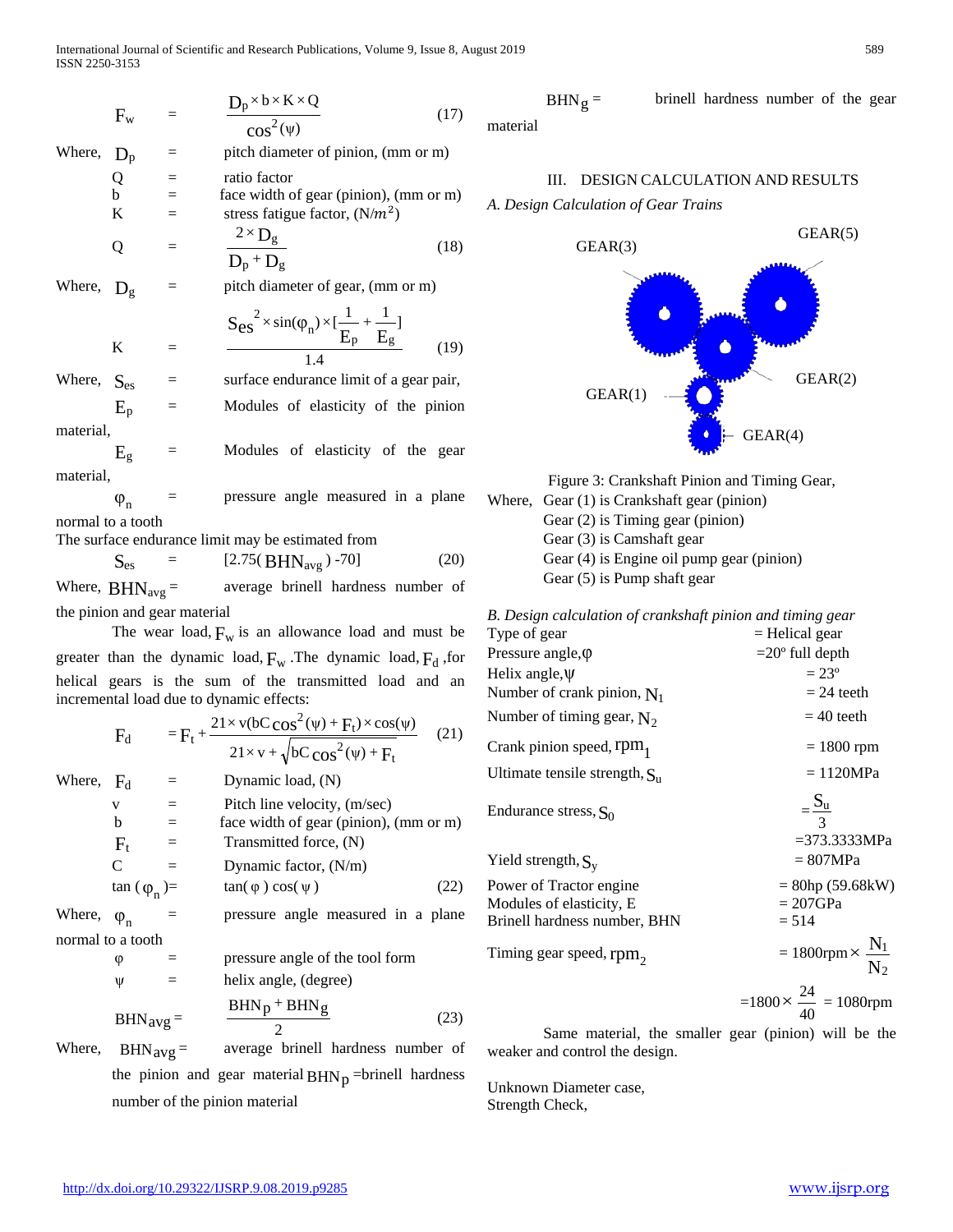International Journal of Scientific and Research Publications, Volume 9, Issue 8, August 2019 590 ISSN 2250-3153

$$
M_{t} = \frac{9550 \times kW}{rpm_{1}}
$$
  
=  $\frac{9550 \times 59.68}{1800} = 316.6356$  Nm  

$$
N_{f_{1}} = \frac{N_{1}}{cos^{3}(\psi)}
$$
  
=  $\frac{24}{cos^{3}(23)} = 30.7704 \approx 31$  teeth  

$$
N_{f_{1}} = 31
$$
 teeth,  $\varphi = 20^{\circ}$  full depth  

$$
N_{f_{1}} = 31
$$
 teeth,  $\bot$  y = 0.115  

$$
S_{ind} = \frac{2 \times M_{t}}{m^{3} \times k \times \pi^{2} \times y \times N_{w} \times cos(\psi)}
$$
  
=  $\frac{2 \times 316.6356}{m^{3} \times 6 \times \pi^{2} \times 0.115 \times 24 \times cos(23)}$   
=  $\frac{4.2092}{m^{3}}$  (A)  
Assume V.F =  $\frac{1}{1} = 0.5$ 

Assume V.F = 
$$
\frac{1}{2}
$$
 = 0.5  
\nS<sub>all</sub> = S<sub>0</sub> × V.F  
\n= 373.3333 × 10<sup>6</sup> × 0.5  
\n= 186.6667 MPa  
\n(A) = (B)  
\nm = 2.8258 × 10<sup>-3</sup>m = 2.8252 mm

Standard module series 1, 1.25, 1.375, 1.5, 1.75, 2, 2.25, 2.5, 2.75, 3, 3.5,… Try Standard module,  $m = 3.5$ ,

$$
D_1 = m N_1 = 3.5 \times 24 = 84 \text{ mm}
$$
  
\n
$$
D_2 = m N_2 = 3.5 \times 40 = 140 \text{ mm}
$$
  
\n
$$
v = \frac{\pi \times D_1 \times \text{rpm}_1}{60}
$$
  
\n
$$
= \frac{\pi \times 0.084 \times 1800}{60} = 7.9168 \text{ m/s}
$$
  
\n
$$
S_{all} = S_0 \times \frac{5.6}{5.6 + \sqrt{v}}
$$
  
\n
$$
= 373.3333 \times 10^6 \times \frac{5.6}{5.6 + \sqrt{7.9168}} = 248.4842 \text{ MPa}
$$

Sub in equation (A)

$$
S_{ind} = \frac{4.2092}{m^3}
$$
  
= 
$$
\frac{4.2092}{(3.5 \times 10^{-3})^3} = 98.1738 \text{ MPa}
$$
  

$$
k_{red} = k_{max;} \times \frac{S_{ind}}{S_{all}}
$$

 $= 6 \times \frac{98.1738}{248.4842} = 2.3705$  $b_{\text{max}} = k_{\text{max}} \times$ Standard module,  $m \times \pi$  $= 6 \times 3.5 \times \pi = 65.9734$  mm  $b_{\text{min}} = k_{\text{min}} \times$ Standard module, m $\times \pi$  $= 2.3705 \times 3.5 \times \pi = 26.065$  mm Used  $b = 32$  mm  $F_0 = S_0 \times b \times y \times \pi \times m \times cos(\psi)$  $= 373.3333 \times 10^{6} \times 32 \times 10^{-3} \times 0.115 \times \pi \times 3.5 \times 10^{-3} \times \cos(23)$  $= 13.9056$  kN (ψ)  $=\frac{D_1\times b\times K\times Q}{2}$  $F_w = \frac{D_1 \times b \times}{\cos^2}$  $N_1 + N$ N  $1 + N_2$ 2 +  $Q = \frac{2 \times N_2}{N_1 + N_2} = \frac{2 \times 40}{24 + 40} = 1.25$  $tan(\phi_n) = tan(\phi) \times cos(\psi)$  $\varphi_n = \tan^{-1}(\tan(20) \times \cos(23))$  $\varphi_n = 18.523^\circ$  $S_{\rm es} = 2.75 \times (BHN)_{\rm ave}$  - 70  $= 2.75 \times (514) - 70$  $= 1343.5$  MN/ m<sup>2</sup> 1.4  $\frac{1}{1+E_{\sigma}}]$  $\times sin(\varphi_n) \times [\underline{\hspace{1cm}} 1$  $K = \frac{C S}{10}$  $S_{\text{es}}^{\prime} \times \sin(\varphi_n) \times [\frac{1}{E_p + E_g}]$ 2 1.4 ]  $207\times$  $=\frac{(1343.5\times10^{6})^2\times\sin(18.523)\times[\frac{2}{207\times10^9}]}{100}$  $= 3957346.63$  $\cos^2(23)$  $=\frac{84\times10^{-3}\times32\times10^{-3}\times3957346.63\times1.25}{2}$  $F_w = \frac{84 \times 10^{-3} \times 32 \times 10^{-3}}{\cos^2}$  $w = \frac{84 \times 10^{-3} \times 32 \times 10^{-3} \times 3957346.63 \times 1.25}{2,000} = 15.6925 \text{ kN}$ v =7.9168 m/s  $\Box$  e = 0.01 (Assume Precision Gears) error = 0.01,  $\varphi = 20^{\circ}$  full depth Using the Steel  $\Box C = 114$ kN/m  $=\frac{1}{D_1/2}$  $F_t = {M_t \over D_1/2} = {316.6356 \over 84 \times 10^{-3}/2}$  $=\frac{316.6356}{84\times10^{-3}/2}$  = 7.5389 kN  $\cos^2(\psi) + F$  $F_d = F_t + \frac{21 \times v \times (b \times C \times cos^2(\psi) + F)}{1}$  $^{2}(\psi)+F_{t}$  $^{2}(\psi)+F_{t}$  $\frac{d - \mu_t + \mu_t}{21 \times v + \sqrt{b \times C \times \cos^2(\psi) + \mu_t}}$  $= F_t + \frac{21 \times v \times (b \times C \times cos^2(\psi) + F_t) \times cos(\psi)}{F}$  $21\times7.9168 + \sqrt{32\times10^{-3}\times114\times10^{3}\times\cos^{2}(23)} + 7538.9$  $= 7538.9 + \frac{21 \times 7.9168 \times (32 \times 10^{-3} \times 114 \times 10^{3} \times \cos^{2}(23) + 7538.9) \times \cos(23)}{7538.9 \times 10^{-3} \times 10^{-3} \times 10^{-3} \times 10^{-3} \times 10^{-3} \times 10^{-3} \times 10^{-3} \times 10^{-3} \times 10^{-3} \times 10^{-3} \times 10^{-3} \times 10^{-3} \times 10^{-3} \times 10^{-3} \times 10^{-3} \times 10^{-3} \times 10^{-3}$  $10^{-3} \times 114 \times 10^{3} \times \cos$  $10^{-3} \times 114 \times 10^{3} \times \cos$  $-3$   $\times$  114  $\times$  10<sup>3</sup>  $\times$  999<sup>2</sup>  $-3 \times 114 \times 10^3 \times$  28.2<sup>2</sup>

 $= 13.5784$  kN  $F_0$ ,  $F_w$ > $F_d$  (∴Design is satisfied) ∴ module, m = 3.5,  $D_1$  = 84 mm,  $D_2$  = 140 mm, facewidch, b  $= 32$  mm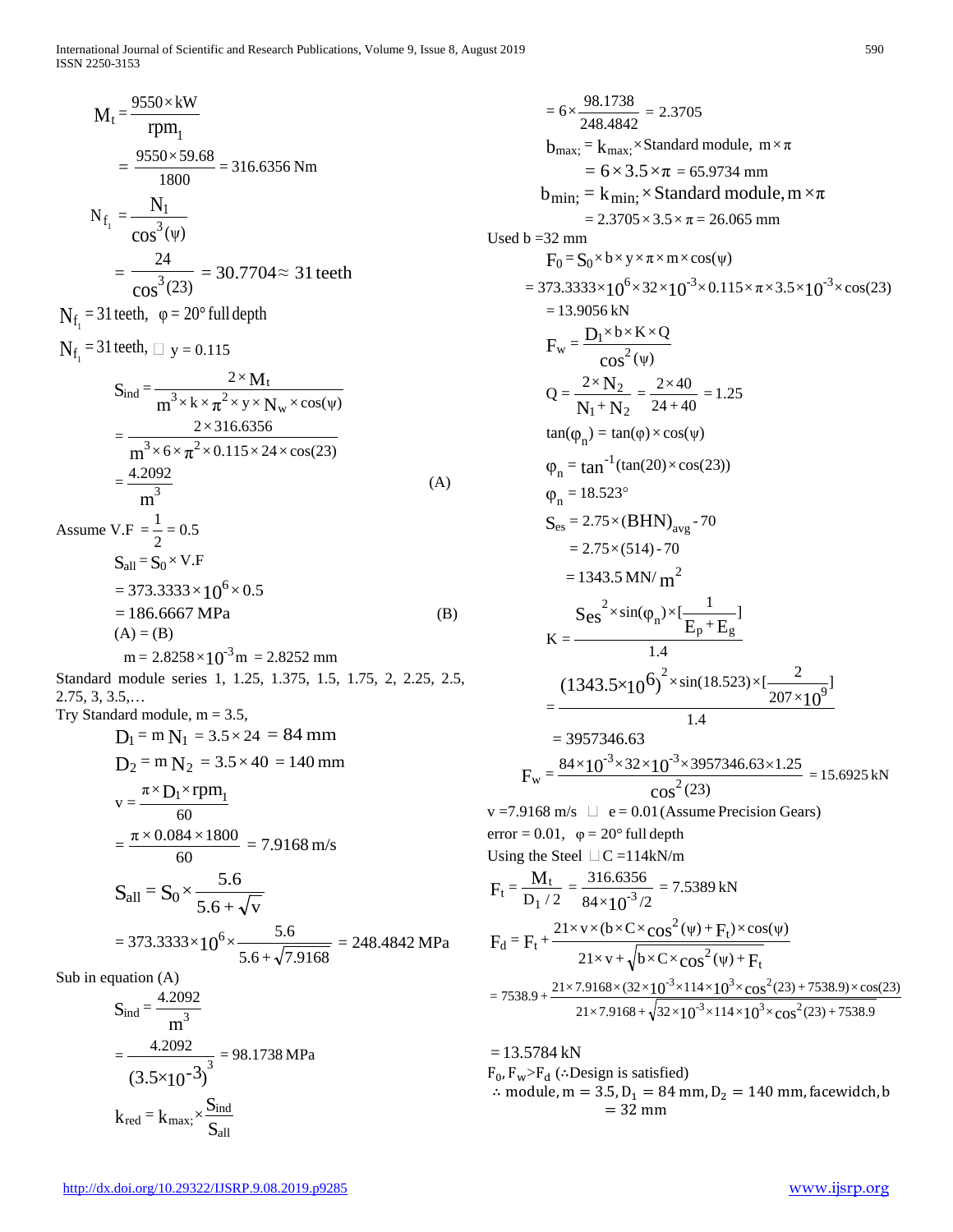# IV. ANALYSIS OF GEAR USING AUTODESK



Y

Figure 4: Model Exported in Autodesk

# *A. Material Properties*

| Name                       | :AISI 1050 Steel          |
|----------------------------|---------------------------|
| Model type                 | :Linear Elastic Isotropic |
| Default failure criterion  | :Max von Mises Stress     |
| Yield strength             | :807 MPa                  |
| Tensile strength           | :1120 MPa                 |
| <b>B.</b> Mesh Information |                           |

| Avg. Element Size (fraction of model diameter) | :0.1  |
|------------------------------------------------|-------|
| Min. Element Size (fraction of avg. size)      | :0.05 |
| <b>Grading Factor</b>                          | :1.5  |
| Max. Turn Angle 60 deg                         |       |
| <b>Create Curved Mesh Elements</b>             | :No   |
| Use part based measure for Assembly mesh       | : Yes |

#### *C. Results*

| Name                 | Minimum                                   | Maximum     |
|----------------------|-------------------------------------------|-------------|
| Volume               | 909480 mm <sup><math>\land</math></sup> 3 |             |
| Mass                 | 7.13942 kg                                |             |
| Von Mises Stress     | 0.00188894 MPa                            | 87.3993 MPa |
| 1st Principal Stress | -8.03851 MPa                              | 51.3274 MPa |
| 3rd Principal Stress | -96.0945 MPa                              | 9.2745 MPa  |
| Displacement         | mm                                        | 0.0272425mm |
| Safety Factor        | 2.36844 ul                                | 15 มโ       |



Figure 5: von Mises Stress



Figure 7: Factor of Safety

# IV. CONCLUSION

Present day competitive business in global market has brought increasing awareness to optimize gear design. Current trends in engineering globalization require results to comply with various normalized standards to determine their common fundamental and those approaches needed to identify "best practices" in industries. From the study of effect of various parameters (wear load, dynamic tooth load, beam strength) on the design of helical gears for MICO Tractor Engine (80hp). The induced dynamic tooth load are much lower than those of the results obtained theoretically, thus the design is safe from the structural point of view.

# **APPENDIX**

| Table A.1. Form Factors 'y' for. Use in Lewis Strength Equation |  |  |  |  |
|-----------------------------------------------------------------|--|--|--|--|
|                                                                 |  |  |  |  |

| Number of<br>teeth | $14 \frac{1}{4}$ • Full-Depth<br>Involute or<br>Composite | $20^\circ$ Full<br>Depth<br>Involute | $20^\circ$ Stub<br>Involute |
|--------------------|-----------------------------------------------------------|--------------------------------------|-----------------------------|
| 12                 | 0.067                                                     | 0.078                                | 0.099                       |
| 13                 | 0.071                                                     | 0.083                                | 0.103                       |
| 14                 | 0.075                                                     | 0.088                                | 0.108                       |
| 15                 | 0.078                                                     | 0.092                                | 0.111                       |
| 16                 | 0.081                                                     | 0.094                                | 0.115                       |
| 17                 | 0.084                                                     | 0.096                                | 0.117                       |
| 18                 | 0.086                                                     | 0.098                                | 0.120                       |
| 19                 | 0.088                                                     | 0.100                                | 0.123                       |